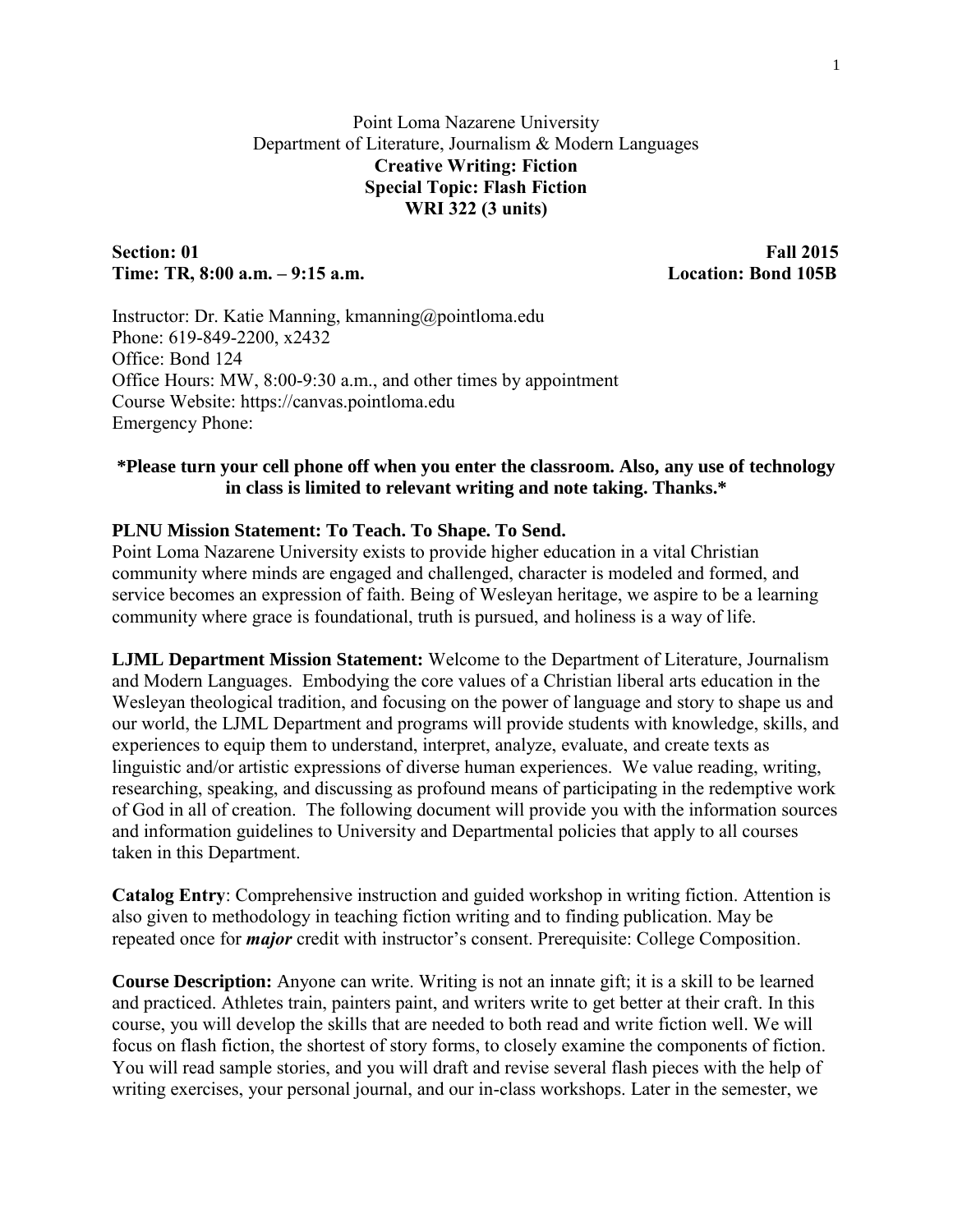will especially focus on creating a cohesive collection of flash fiction, using Robert Olen Butler's *Severance* as a model. You will also learn about literary journals that publish flash fiction and submit your own work for publication at the end of the semester. This class will cause you to question your assumptions about fiction, and it will prepare you to write and publish compelling fiction of any length on your own in the future.

### **Required Materials**

Masih, Tara L., ed. *Field Guide to Writing Flash Fiction*. Brookline: Rose Metal Press, 2009. Print.

Additional readings and resources will be available in class and/or posted on Canvas.

A writing notebook/journal of your choice

The obvious things: pen/pencil, loose-leaf paper, folder for storage, etc.

| By the end of this course, you  | <b>Related IDEA Outcomes</b>    | Assignments                |
|---------------------------------|---------------------------------|----------------------------|
| should be able to               |                                 |                            |
| Identify representative short   | Gaining a broader               | Readings, Reading quizzes, |
| fiction writers in the English  | understanding and               | Journal presentation       |
| language tradition.             | appreciation of                 |                            |
|                                 | intellectual/cultural activity  |                            |
| Write fiction in a variety of   | Developing creative             | Exercises, Stories,        |
| styles, create coherent story   | capacities; Developing skill in | Workshops, Journal         |
| collections, and publicly       | expressing myself orally or in  | presentation, Final exam,  |
| present and publish your        | writing; Developing specific    | Final chapbook             |
| fiction.                        | skills, competencies, and       |                            |
|                                 | points of view needed by        |                            |
|                                 | professionals in the field most |                            |
|                                 | closely related to this course  |                            |
| Use important literary terms to | Gaining factual knowledge;      | Reading quizzes, Class     |
| speak and write about flash     | Gaining a broader               | discussions, Workshops,    |
| fiction.                        | understanding and               | Manifesto, Final chapbook  |
|                                 | appreciation of                 |                            |
|                                 | intellectual/cultural activity  |                            |

# **Course Learning Outcomes**

**Diversity Statement:** Point Loma Nazarene University is committed to diversity in the classroom, in its publications and in its various organizations and components. Faculty and staff recognize that the diverse backgrounds and perspectives of their colleagues and students are best served through respect toward gender, disability, age, socioeconomic status, ethnicity, race, culture and other personal characteristics. In addition, the department of Literature, Journalism, and Modern Languages is committed to taking a leadership position that calls for promoting a commitment to diversity in and out of the classroom and in the practices of writing, journalism, and the study of literature and languages.

**FERPA (Family Educational Rights and Privacy Act) Policy**: In compliance with federal law, neither PLNU student ID nor social security number should be used in publicly posted grades or returned sets of assignments without student written permission. This class will meet the federal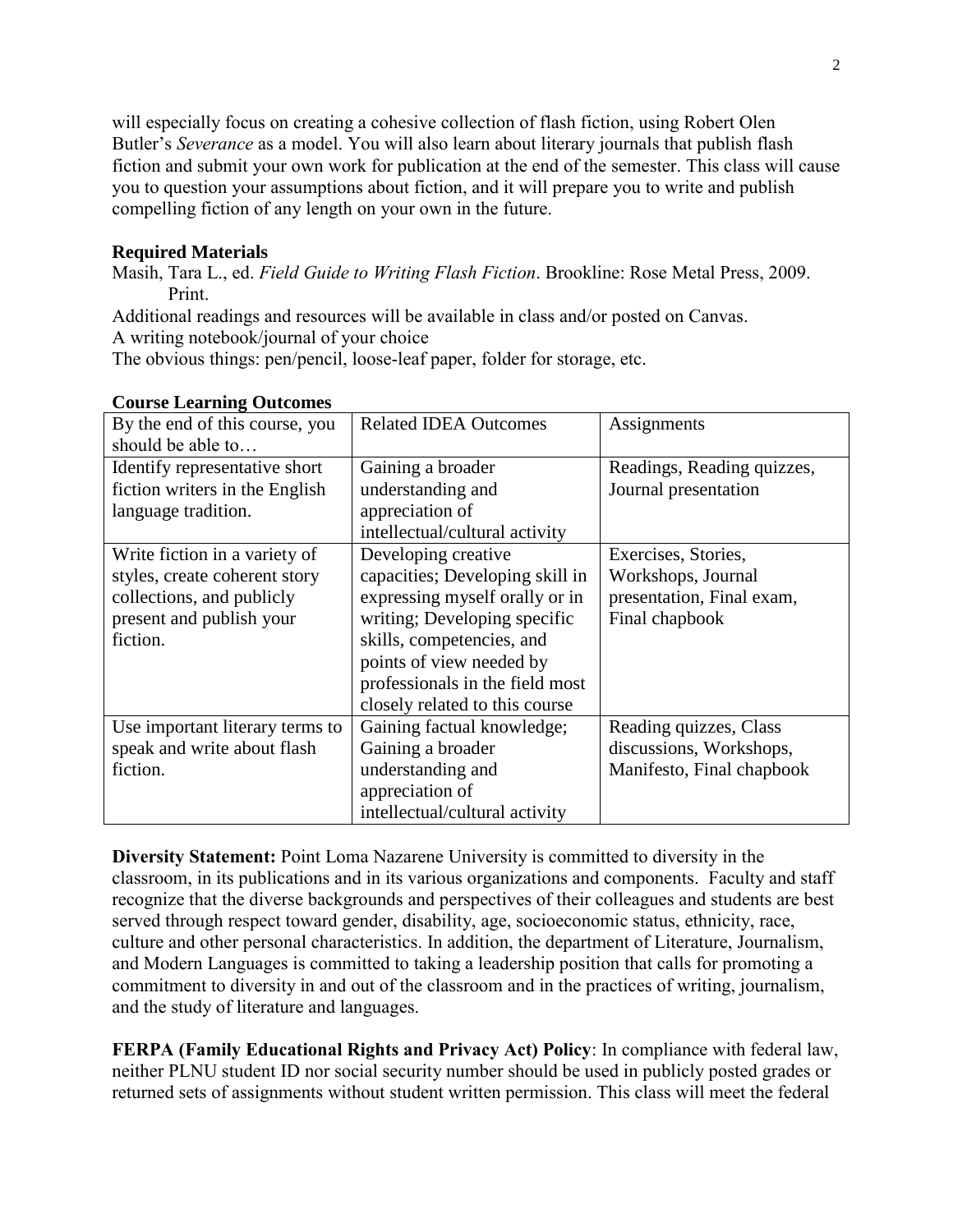requirements by distributing all grades and papers individually. Also in compliance with FERPA, you will be the only person given information about your progress in this class unless you have designated others to receive it in the "Information Release" section of the student portal. See [Policy Statements](http://catalog.pointloma.edu/content.php?catoid=8&navoid=864) in the undergraduate student catalog.

**Academic Accommodations (**[Academic Accommodations](http://catalog.pointloma.edu/content.php?catoid=10&navoid=1000#Academic_Accommodations)**):** While all students are expected to meet the minimum academic standards for completion of their courses as established by the instructors, students with special needs may require academic accommodations. At Point Loma Nazarene University, students requesting academic accommodations must file documentation with the Disability Resource Center (DRC), located in the Bond Academic Center. Once the student files documentation, the Disability Resource Center contacts the student's instructors and provides written recommendations for reasonable and appropriate accommodations to meet the individual needs of the student. This policy assists the university in its commitment to full compliance with Section 504 of the Rehabilitation Act of 1973, the Americans with Disabilities (ADA) Act of 1990, and ADA Amendments Act of 2008, all of which prohibit discrimination against students with special needs and guarantees all qualified students equal access to the benefits of PLNU programs and activities.

Students have the right to appeal decisions regarding academic accommodations. In order to provide prompt and equitable resolution, the student must submit a written or verbal statement to the Director of Academic Advising who will conduct the appeal process in consultation with the Vice President for Student Development.

**Academic Honesty (**[Academic Honesty](http://catalog.pointloma.edu/content.php?catoid=10&navoid=1000#Academic_Honesty)**):** The Point Loma Nazarene University community holds the highest standards of honesty and integrity in all aspects of university life. Any violation of the university's commitment is a serious affront to the very nature of Point Loma's mission and purpose. Violations of academic honesty include cheating, plagiarism, falsification, aiding academic dishonesty, and malicious interference. A student remains responsible for the academic honesty of work submitted in PLNU courses and the consequences of academic dishonesty beyond receipt of the final grade in the class and beyond the awarding of the diploma. Ignorance of these catalog policies will not be considered a valid excuse or defense. Students may not withdraw from a course as a response to a consequence.

For our class's purposes, writing is collaborative, and creative writers share and borrow from each other all the time. There are ways to do this that are acceptable (such as taking suggestions from a workshop group), but there are also ways to use other people's ideas or words in a way that is considered plagiarism (such as passing off somebody else's work as your own). We will discuss this further in class.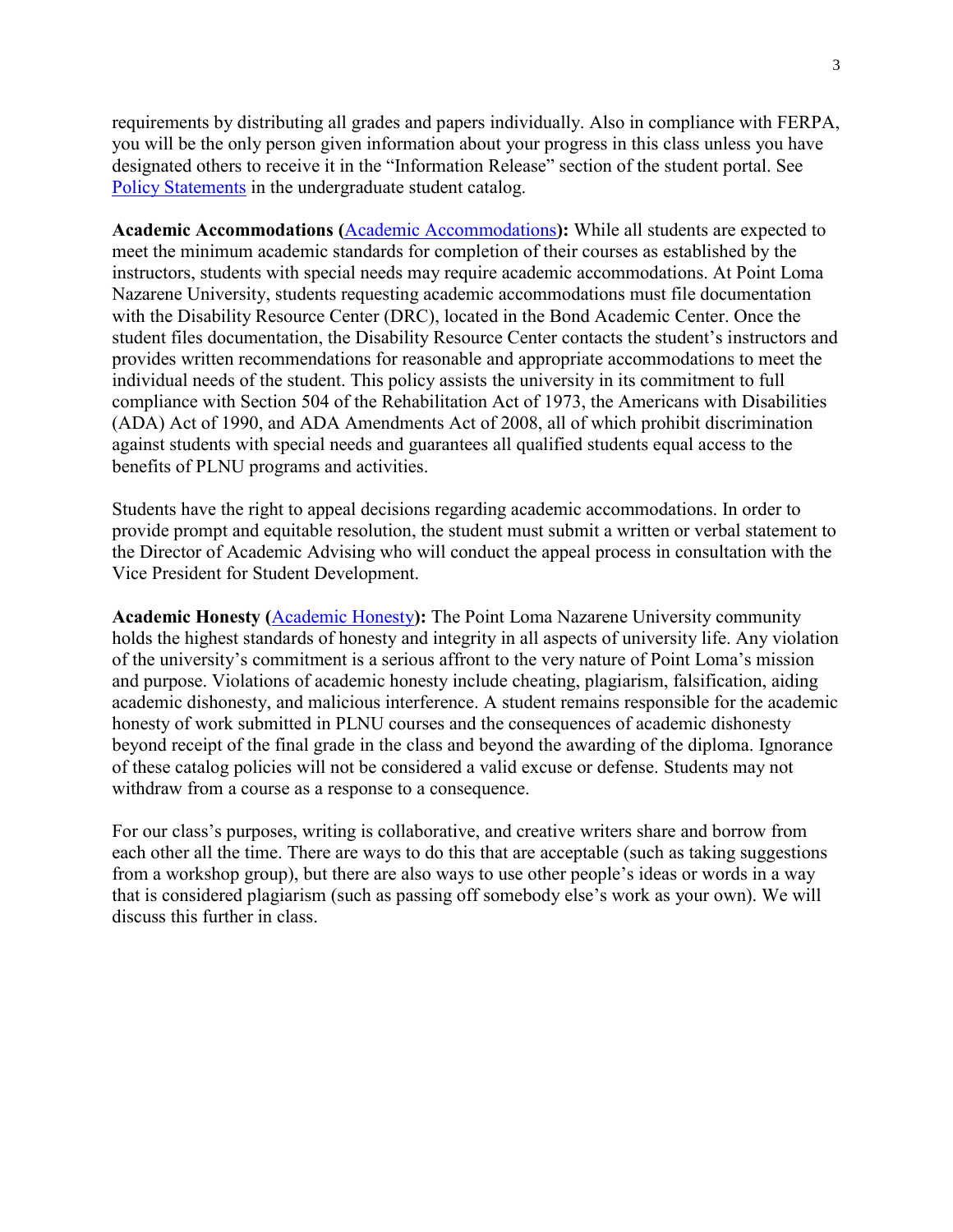#### CLASS POLICIES

Grade Distribution: In order to receive credit for the course, all of the following must be completed. **Failure to complete any major assignment will result in failure of the course**.

| <b>Reading Quizzes</b>             | $10\% - 50$ pts   |
|------------------------------------|-------------------|
| Stories (initial drafts)           | $32\% - 160$ pts  |
| Manifesto                          | $10\% - 50$ pts   |
| Workshops                          | $20\% - 100$ pts  |
| Journal Presentation & Submissions | $4\% - 20$ pts    |
| Final Exam (reading)               | $4\% - 20$ pts    |
| Final Chapbook (10 stories)        | $20\% - 100$ pts  |
| Total (approximate)                | $100\% - 500$ pts |

Grading Scale & Definitions:

A:  $93-100\%$ A-: 90-92 B+: 87-89 B: 83-86 B-: 80-82 C+: 77-79  $C: 73-76$ C-: 70-72 D+:  $67-69$ D: 63-66 D-: 60-62 F: below 60

 $A =$  Phenomenal work that far exceeds the minimum requirements of the assignment; excellent logic, structure, and organization; virtually no grammar and punctuation errors.  $B =$  Excellent work that exceeds the minimum requirements of the assignment; no major problems with logic, structure, and organization; very few grammar and punctuation errors.  $C =$  Average work that meets the minimum requirements of the assignment; may have minor problems with logic, structure, and organization; may have some grammar and punctuation errors.

 $D =$  Poor work that does not fully meet the minimum requirements of the assignment; may have some problems with logic, structure, and organization; grammar and punctuation errors may hinder meaning.

 $F =$  Poor work that does not fulfill the assignment; may have serious problems with logic, structure, and organization; grammar and punctuation errors may obscure meaning.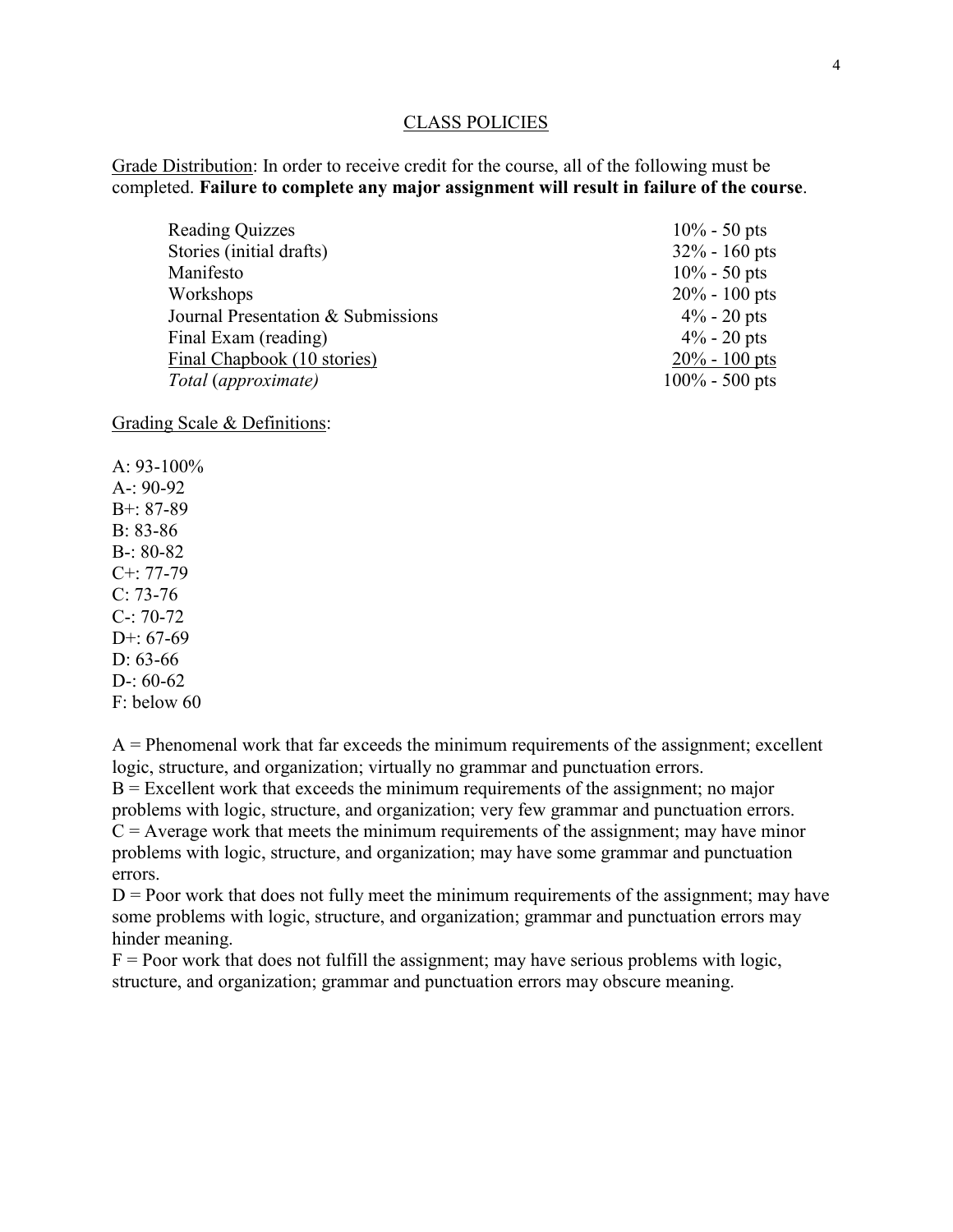Attendance & Participation: Because discussion will be an important part of our class, your regular attendance and participation are required for you to be successful. Your first two absences will not count against your grade, but use them wisely. For each additional absence, your total grade will be lowered by 3%; **if you miss class more than 4 times (over 2 weeks), you will automatically fail this course.** Coming to class unprepared or being disruptive in class will also count as an absence. If you already know that you'll be missing many classes due to some pre-existing schedule conflict, you should not take this course at this time. Also, since arriving late to class is distracting to your classmates (and to me), you are expected to arrive on time. Two late arrivals will count as one absence. Truly perfect attendance (with no tardies or absences of any kind—you were literally present for all of every class meeting) will earn you 5 points of extra credit at the end of the semester.

Readings: Readings are due on the date they're listed in the course outline. Always bring your copy of the assigned reading to class with you for use in discussion. Read actively and make notes directly on the text and/or on the side.

Reading Quizzes: On days when reading assignments are due, I may give brief quizzes at the very beginning of class. They will often require short answers to a few questions, but they might occasionally require a longer answer to one question (in the form of a short essay). This will motivate you to do the assigned reading, and it is extra incentive to get to class on time. These quizzes cannot be made up later. You should keep all quizzes in a notebook or a folder, along with all of your class notes and other assignments. **Save everything** throughout the semester so that you can look back on previous work and build upon it. This will also allow you to keep track of your grade in the class and to ensure that my final calculations are accurate.

Stories: You will turn in several early drafts of flash stories. Some of these will have assigned styles or content. Please bring a hard copy of your story to class on the day it is due. If it is your day to have a story workshopped, please also bring enough copies for everyone else in the class (23 max). These early drafts need not be masterpieces, but they should not be sloppy. It should be clear that you worked on them extensively.

Final Chapbook: At your scheduled conference time in October, you will submit a collection proposal, in which you will describe some sort of research, theme, or other unifying element that will guide your writing for the rest of the semester. You will draft and revise at least 10 flash stories for this collection. At the end of the semester, you will turn in a final chapbook that includes a collection title, a brief (1-2 paragraph) introduction to your work, at least 10 wellrevised stories, and a brief statement for each story on how you began, revised, and settled it.

Workshops: We will do workshops as a whole class throughout the semester. You will be responsible for printing copies of your own stories for everyone in the class (23 max). During workshops, we will thoroughly read, mark up, and discuss your stories. Your workshop grade will be based on your verbal participation and written comments.

Manifesto: Writers are always theorizing about writing. For this creative essay, you will attempt to answer a large question about flash fiction (what should flash fiction be or do? what is the most important part of writing flash fiction? what is most important to avoid in flash fiction?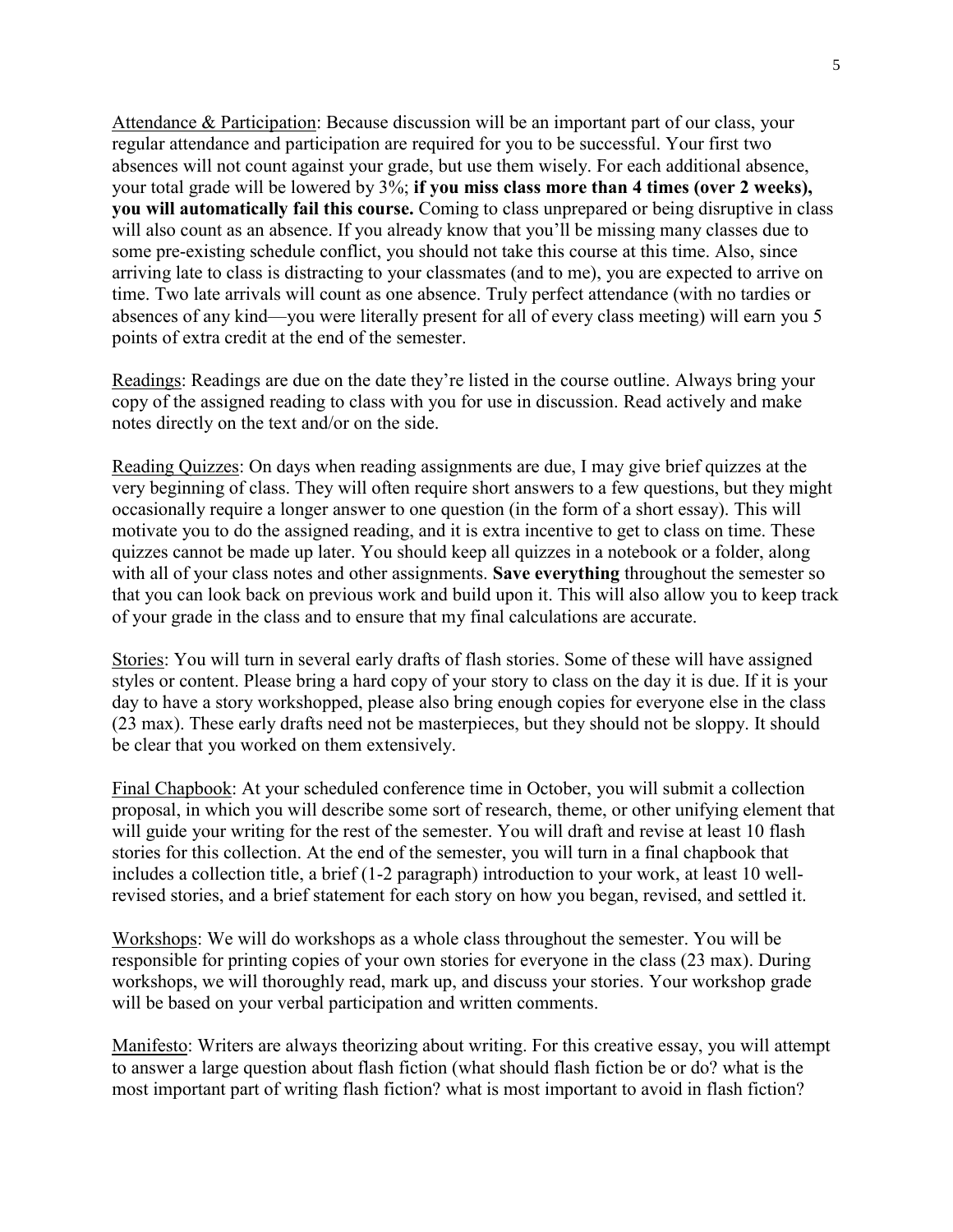why do you write flash fiction?). We will read sample essays and discuss their importance in the literary world. You'll receive more detailed guidelines for this later in the semester.

Literary Journal Presentation: Browse the lists of literary journals on [www.pw.org.](http://www.pw.org/) Visit some journals' websites, read sample stories, and look at their submission guidelines. Choose two journals that seem to fit your own or a classmate's aesthetic. On Dec 3, come to class prepared to give a one-minute talk about each journal you've chosen. Your presentation should include a handout that gives your classmates an overview of each magazine's aesthetic (including preferred writing styles), masthead (relevant editors), past writers of note, submission guidelines, web address, and contact info. This may be a print journal or an online journal. Please post your handout(s) to Canvas before class time on this day as well.

Journal Submissions: On the final day of class, you will bring two complete literary journal submissions that we will mail together (or give me evidence of online submission before our final meeting). I will give you instructions and advice on cover letters/emails and other technical details of submissions later in the semester. For now, concern yourself with writing and revising to make your poems as good as they can be.

Paper Format: Early drafts of stories must be typed, double-spaced, in 12-point Times or Arial font, with one-inch margins, and in MLA format. Stories should also include a word count in the header. Electronic submissions will not be accepted, except when approved by me or as required by the assignment. Final drafts of stories should usually be single-spaced or spaced according to the design of the author.

Final Exam: Attendance is mandatory. For your final, you will give a practiced, polished introduction to your chapbook and a reading of a couple of the stories from your collection. You will be graded on the quality of your introduction to and delivery of the stories.

Due Dates: Dates when assignments are due are listed on the attached course outline; all written assignments are due at the beginning of class. I highly encourage you to visit with me one-onone during office hours to run collection ideas, manifesto drafts, or any questions by me. Once an assignment receives a grade, there will be no further opportunities to revise for a new grade. Late work is not acceptable. If unusual circumstances will keep you from completing an assignment on time, please make arrangements with me BEFORE the due date (or if you wake up sick, please email me ASAP with your assignment so it will not be counted late). Please complete all readings on time as well. All coursework must be completed by our final meeting.

Student-Directed Conferences: During the semester, you must meet with me on scheduled conference days to discuss your writing, reading, or whatever else you'd like. Dates for these mandatory conferences are on the course outline. This will be part of your attendance grade. Feel free to meet with me more often than this!

Extra Credit (in addition to perfect attendance): Writing events go on frequently at PLNU and in our larger San Diego community. Attend an author lecture, reading, or workshop and write a 1-2 page critical analysis and reflection over what was said and how you can apply it to your reading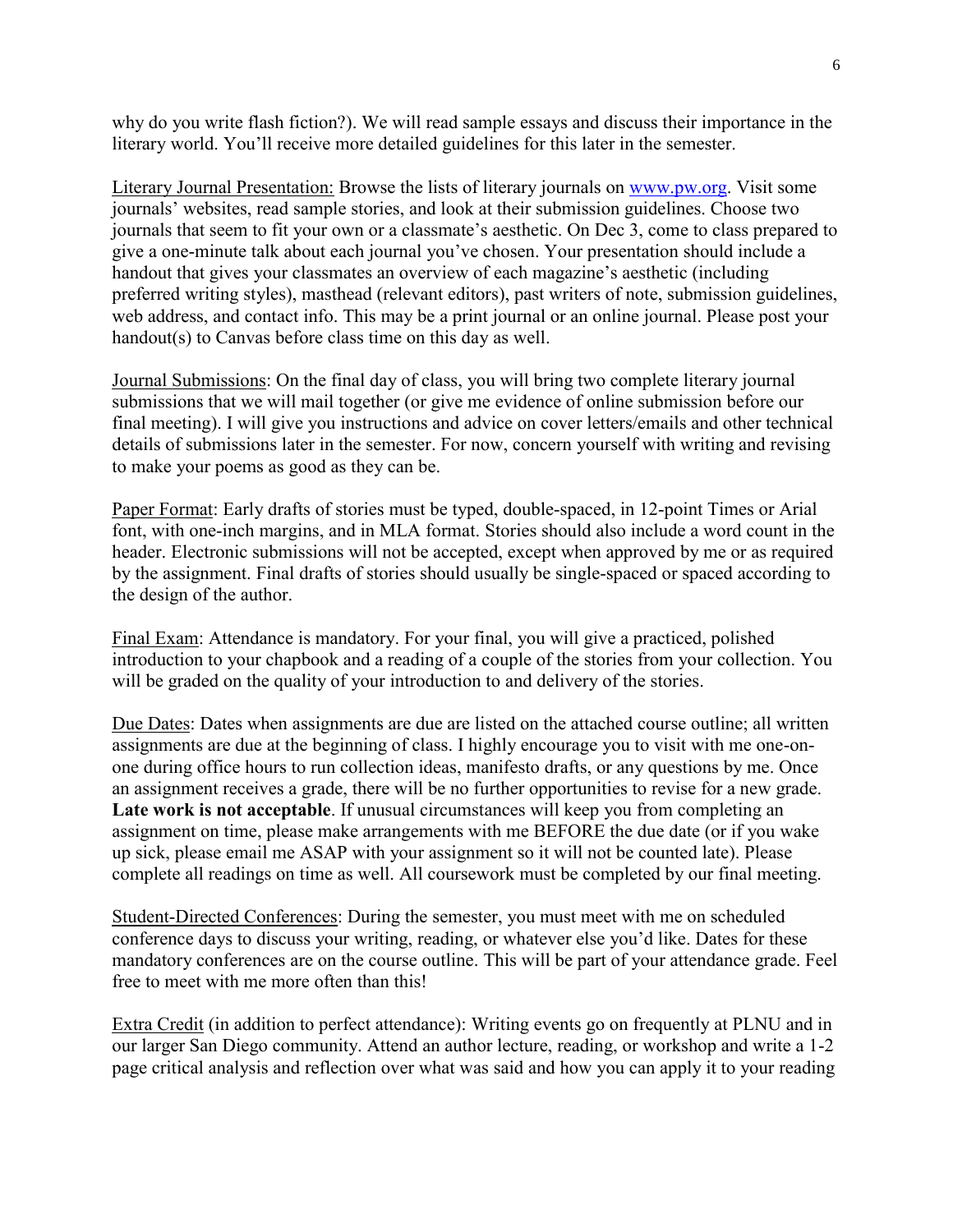and/or writing of literature. Due within one week of the event. This will earn you up to 5 extra points (up to 2 times).

Canvas: A copy of this syllabus and assignments for our course are online at https://canvas.pointloma.edu. You can access these course materials through the portal using your PLNU username and password.

PLNU Email: Your PLNU email account should be checked daily. This is the way that I will most frequently communicate with you outside of class, and it's also the way the university distributes important information.

Inclusive Language Statement: Because language is powerful and shapes the way we think, all public language used in this course, including written and spoken discourse, will be inclusive. This standard is outlined by all major academic style guides, including MLA, APA, and Chicago, and is the norm in university-level work. See the section on "Appropriate Language" at *The Purdue OWL*: http://owl.english.purdue.edu/owl/resource/608/01/.

Public Discourse: Much of the work we will do in this class is cooperative. You should think of all your writing and speaking for and in class as public, not private, discourse. By continuing in this class, you acknowledge that your work will be viewed by others in the class.

> *This syllabus is a contract. If you continue in this course, then you agree to comply with the class policies as stated here.*

# COURSE OUTLINE<sup>1</sup>

| R Sept 3    | Introductions and syllabus                                                                                                                                                                           |
|-------------|------------------------------------------------------------------------------------------------------------------------------------------------------------------------------------------------------|
| T Sept 8    | Read: Full syllabus (on Canvas)<br>Due: Bring a blank journal!<br>In Class: Writing laboratory                                                                                                       |
| $R$ Sept 10 | Read: "In Pursuit of the Short Short Story: An Introduction" (XI-XIV)<br>Due: Lab Flash<br>In Class: "You and the Piano Bench" & "Without a Second Thought" (1-<br>6), Exercise, Elements of Fiction |

\*Sept 11: Last day to add

 $\overline{a}$ 

T Sept 15 "A History of the Short Short Story" (XIV-XX) "The Necklace" by Maupassant (on Canvas) "The Story of an Hour" by Chopin (on Canvas) DUE: Dialogue Flash

 $<sup>1</sup>$  This schedule may be changed at the instructor's discretion.</sup>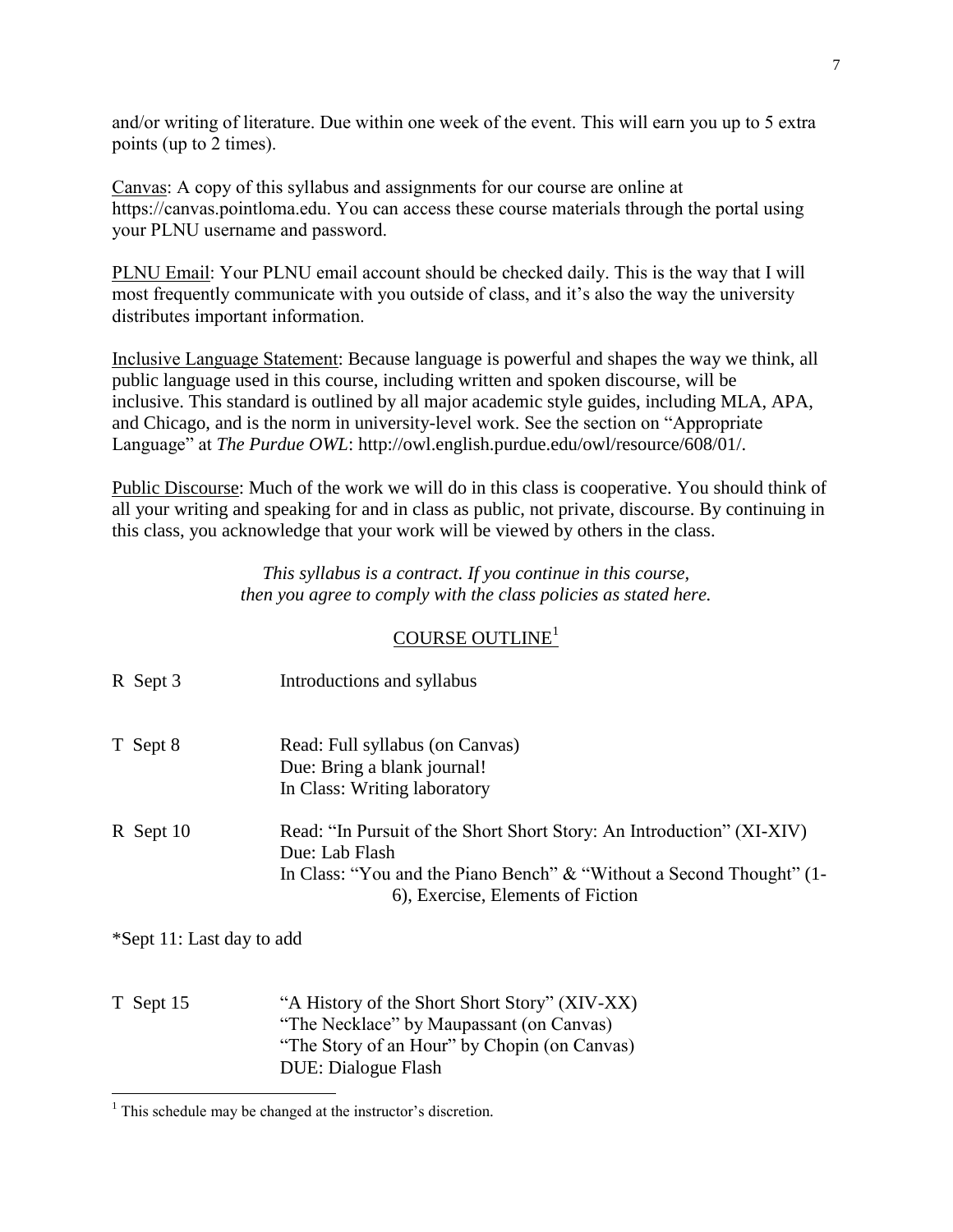|           | In Class: "That 'V' Word" $&$ "The Sock" (7-14), Exercise                                                                                                                                                   |
|-----------|-------------------------------------------------------------------------------------------------------------------------------------------------------------------------------------------------------------|
| R Sept 17 | "Asia's Impact on the Short Short Story" (XX-XXII)<br>"Old Wine in New Bottles" (15-20)<br>DUE: Image Flash<br>In Class: "Blowfish" (21-23), Exercise                                                       |
| T Sept 22 | "The 1920s and the Rise of the American Short Story" & "The Short<br>Short's Dormancy" (XXII-XXXIV)<br>DUE: Irony Flash<br>In Class: "The Myth-ing Link" & "The Sphinx" (24-30), Exercise                   |
| R Sept 24 | "The Short Short Reemerges" & "The Short Short Today" (XXXIV-<br><b>XXXVIII</b> )<br>DUE: Myth Flash<br>In Class: "Flash Fiction from Embryo to (Very Short) Adult" &<br>"Utilitarianism" (31-35), Exercise |
| T Sept 29 | "A Short Short Theory" & excerpt from <i>Intercourse</i> (102-104), Exercise<br>In Class: Selections from Severance, Collection proposal assigned,<br>Conference sign-up                                    |
| R Oct 1   | "Cheers" $\&$ "Wedding Picture" (36-40)<br>DUE: Pick 3-4 literary journal options<br>In Class: Journal sign-up, Workshop sign-up, Exercise (bring a photo)                                                  |
| T Oct 6   | <b>CONFERENCES</b><br>DUE: Collection proposal & Story 1                                                                                                                                                    |
| R Oct 8   | <b>CONFERENCES</b><br>DUE: Collection proposal & Story 1                                                                                                                                                    |
| T Oct 13  | "Fireworks and Burnt Toast" & "Dancing with Cobweb," Exercise<br>In Class: Workshop A (Group A: bring copies for everyone)                                                                                  |
| R Oct 15  | POETRY DAY!<br>*No regular class meeting. Attend afternoon & evening events!                                                                                                                                |
| T Oct 20  | "Smart Surprise in Flash Fiction" & "Mine" (65-67), Exercise<br>DUE: Story 2<br>In Class: Workshop B (Group B: bring copies for everyone)                                                                   |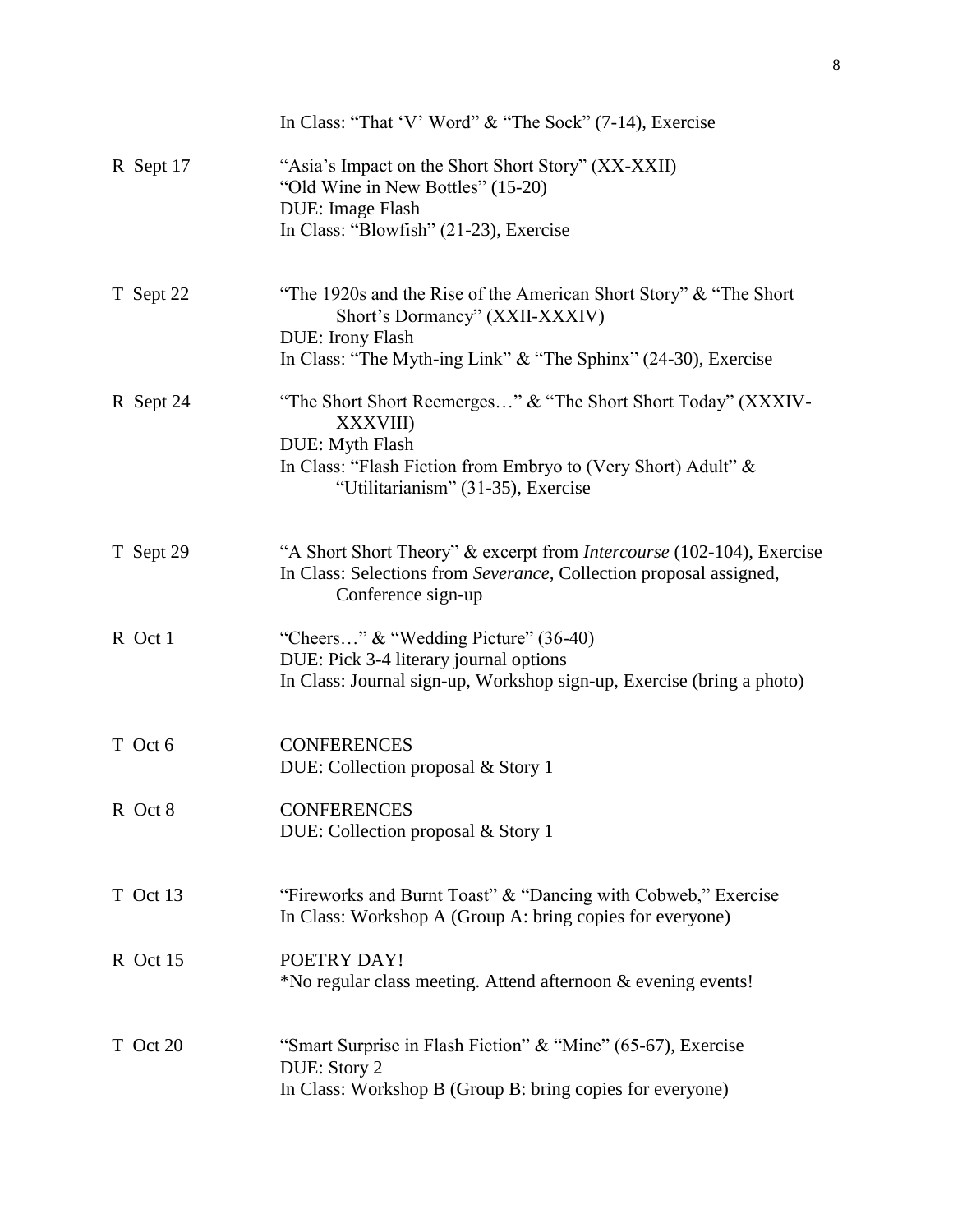| R Oct 22                 | "Making Flash Count" & "I Am Holding Your Hand" (68-75), Exercise<br>DUE: Story 3                                                                                                                                     |
|--------------------------|-----------------------------------------------------------------------------------------------------------------------------------------------------------------------------------------------------------------------|
|                          | In Class: Workshop C (Group C: bring copies for everyone)                                                                                                                                                             |
| T Oct 27                 | "Flash and Men Jumping Out of Windows" & "Naaa" (109-115),<br>Exercise                                                                                                                                                |
|                          | DUE: Story 4<br>In Class: Workshop D (Group D: bring copies for everyone)                                                                                                                                             |
| R Oct 29                 | "Hanging Fire" & "Afterthought, Aftermath, Aftershock" (95-101),<br>Exercise                                                                                                                                          |
|                          | DUE: Story 5<br>In Class: Workshop E (Group E: bring copies for everyone)                                                                                                                                             |
| T Nov 3                  | "Getting the Lead Out" & "Stop" (105-108), Exercise<br>DUE: Story 6                                                                                                                                                   |
|                          | In Class: Workshop F (Group F: bring copies for everyone)<br>Midterm Eval                                                                                                                                             |
| R Nov 5                  | <b>CONFERENCES</b> (Optional)                                                                                                                                                                                         |
| *Nov 6: Last day to drop |                                                                                                                                                                                                                       |
| T Nov 10                 | "A Flash Before the Bang" & "On Writing Flash Fiction" (150-157)<br>Futurist Manifesto & Feminist Manifesto (on Canvas)<br>In Class: Manifesto assigned<br>Lightning Round Workshop (bring a clean copy of 4 stories) |
| R Nov 12                 | "Forty Stories in the Desert" & "Rorschach" (76-86)<br>DUE: Story 7<br>In Class: Rorschach Exercise                                                                                                                   |
|                          |                                                                                                                                                                                                                       |
| T Nov 17                 | "Put Yourself in Danger" & "Marriage and the Family" (116-120)<br>DUE: Story 8<br>Everyone bring 5 copies of 2 poems for workshop                                                                                     |
|                          | In Class: Collaborative Writing Exercise<br>Assign & explain pod workshops                                                                                                                                            |
| $R$ Nov 19               | "Flash in a Pan" & "Oklahoma Men" (121-124), Exercise<br>DUE: Story 9<br>In Class: Pod Workshops                                                                                                                      |